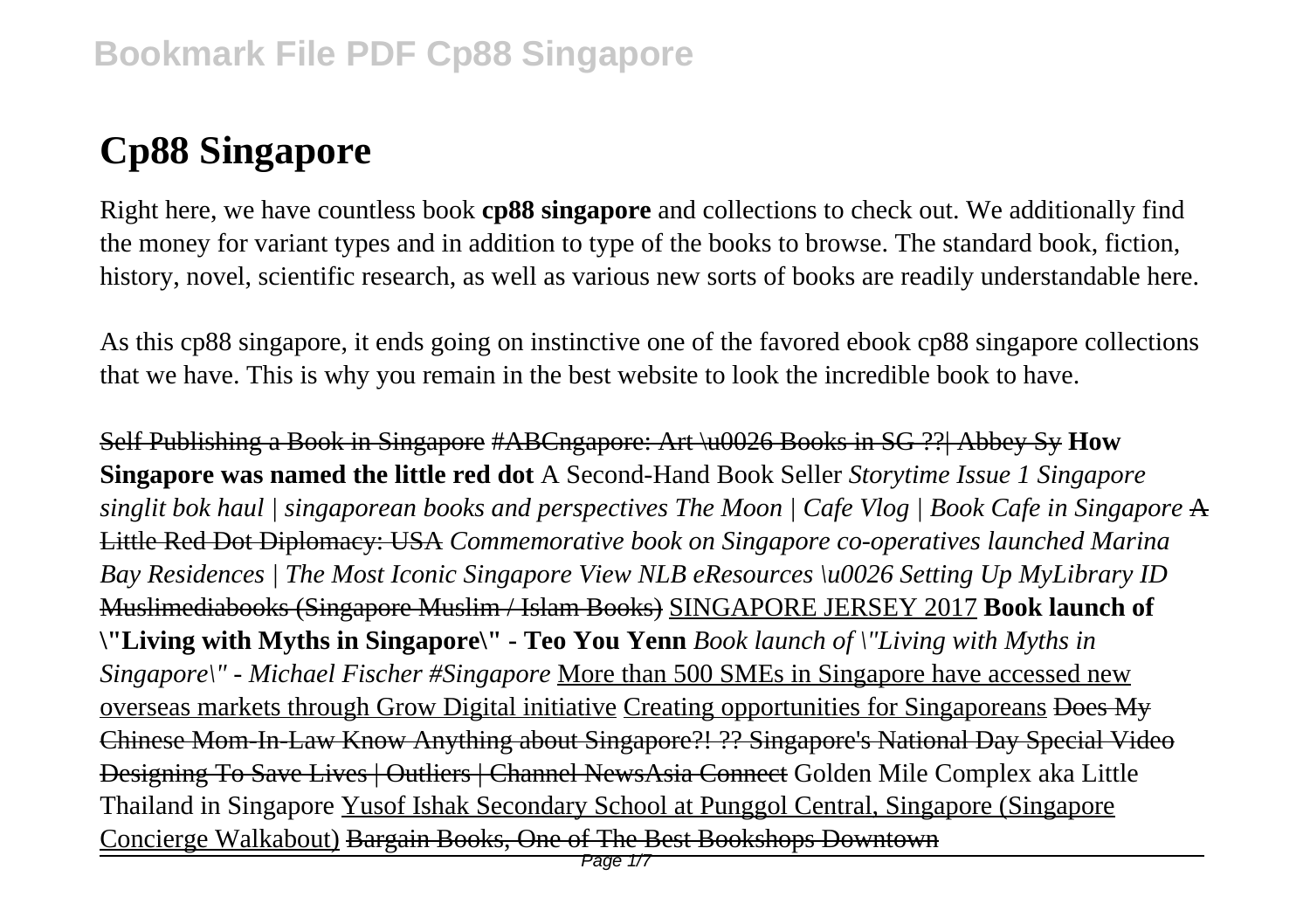# Singapore's MediShield Life premiums may rise by up to 35%

Francesca Tandoi improvvisa su PX-S3000 Borders bookstore to make comeback in Singapore - 31Jul2013 Yamaha Music Store London Why would it matter if I'm a local or tourist, Capitol Singapore? Book launch of \"Living with Myths in Singapore\" - Closing statements Hello Planet Houston Promo Cp88 Singapore

Powered by over 100 years of piano craftsmanship and 45 years of synthesizer innovation, the CP73 and CP88 stage pianos boast authentic acoustic and electric piano sound, realistic piano touch and an intuitive one-to-one user interface. CP88 Authentic piano sound and touch for the discerning pianist. CP73

# CP88/73 Series - Overview - Yamaha - Singapore

CP73 and 88 feature three premium concert grand pianos: the Yamaha CFX, Yamaha S700 and the Bösendorfer Imperial 290. These pianos provide full dynamic expression and nuance through meticulous recording and voicing. [ CFX ] With over 17 years of development, the Yamaha CFX is our flagship 9' concert grand piano.

### CP88/73 Series - Features - Yamaha - Singapore

CP73 and 88 feature three premium concert grand pianos: the Yamaha CFX, Yamaha S700 and the Bösendorfer Imperial 290. These pianos provide full dynamic expression and nuance through meticulous recording and voicing. [ CFX ] With over 17 years of development, the Yamaha CFX is our flagship 9' concert grand piano.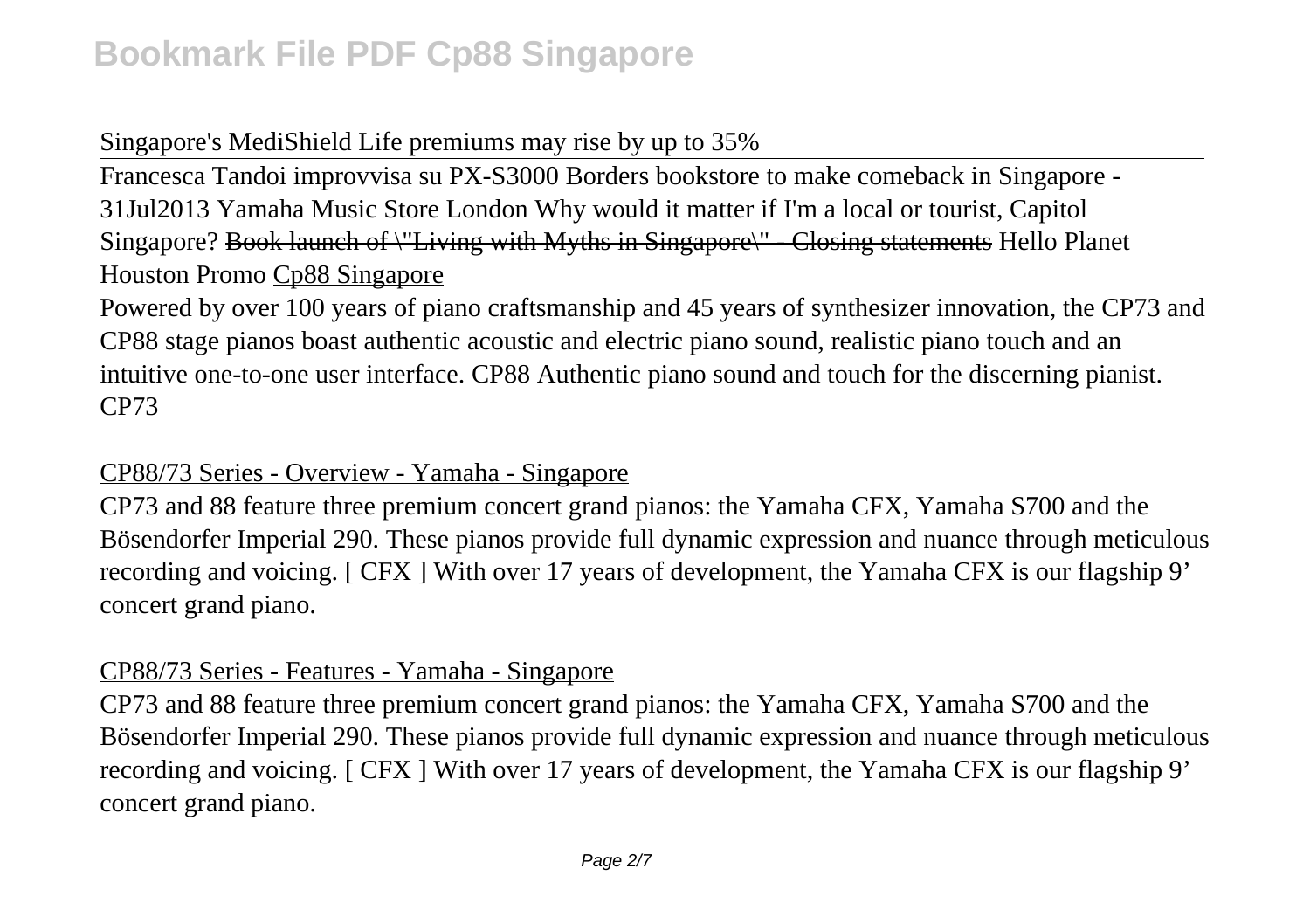# CP88 - Stage Piano | Yamaha Music Online Shop - Singapore

Cp88 Singapore Powered by over 100 years of piano craftsmanship and 45 years of synthesizer innovation, the CP73 and CP88 stage pianos boast authentic acoustic and electric piano sound, realistic piano touch and an intuitive one-to-one user interface. CP88 Authentic piano sound and touch for the discerning pianist. CP73

### Cp88 Singapore - vrcworks.net

Powered by over 100 years of piano craftsmanship and 45 years of synthesizer innovation, the CP73 and CP88 stage pianos boast authentic acoustic and electric piano sound, realistic piano touch and an intuitive one-to-one user interface. Yamaha CP88 Digital Stage Piano Key points

### CP88 | Play By Ear Music School (Singapore)

Get Free Cp88 Singapore features an 88-key Natural Wood, Graded Hammer, triple sensor (NW-GH) keyboard with Synthetic Ebony and Ivory Key Tops – the fastest stage piano action on the market designed by a company with over 100 years of acoustic piano-making experience for professionals who demand the best.Natural Wood keys offer the weight and response that piano Page 9/28. Get Free Cp88 ...

#### Cp88 Singapore - backpacker.com.br

A Singapore Standard regulated by both the Ministry of Manpower (MOM) and the Energy Market Authority (EMA), CP88 : Part 1 : 2001 (Code of Practice for Temporary electrical installations for construction and building sites), was recently launched at the SPRING Singapore's Auditorium in Bukit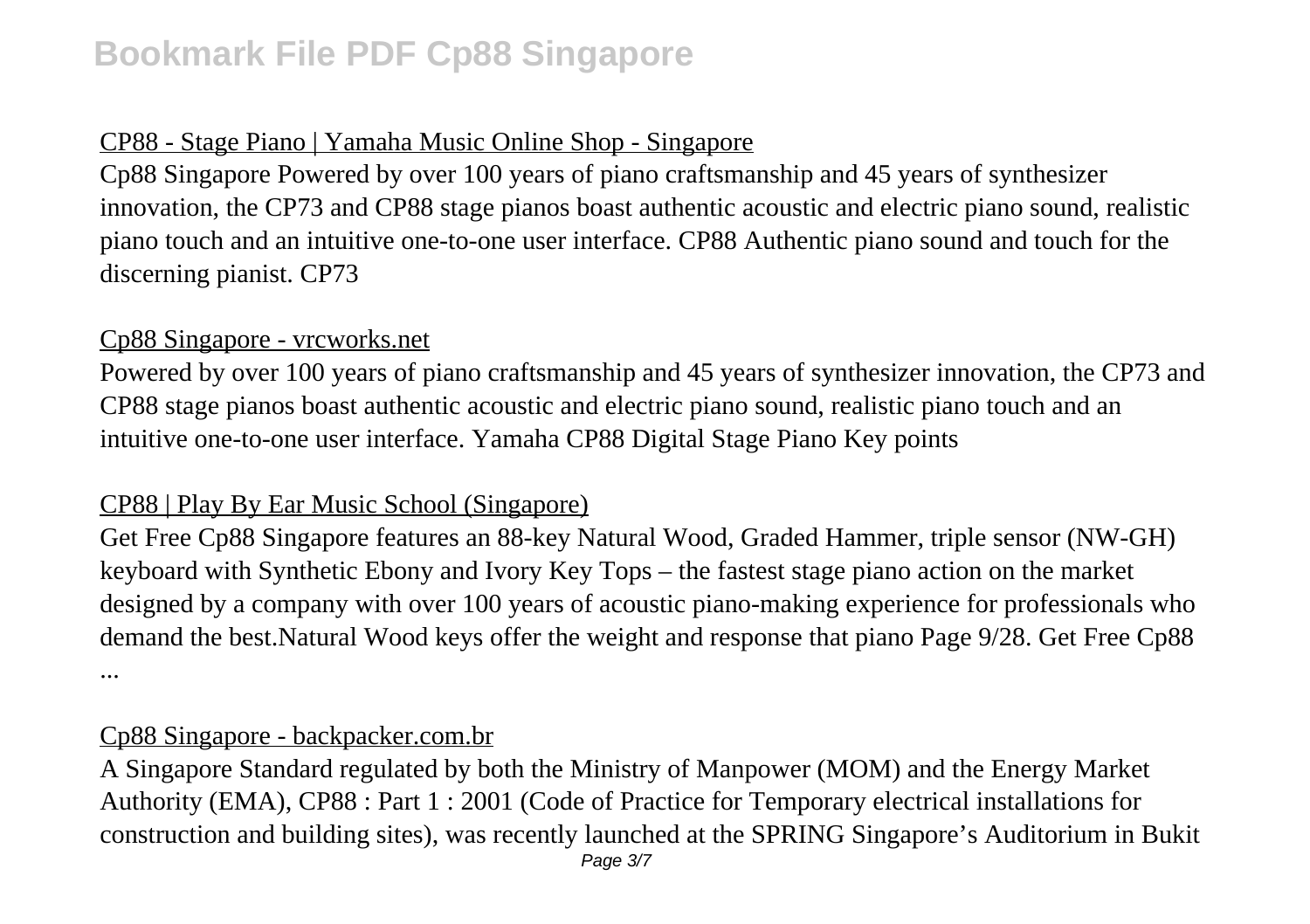Merah. This half-day seminar was organised by SPRING Singapore and supported by MOM and EMA.  $It...$ 

New Standard on Temporary Electrical Installation for ...

SOCKET-OUTLET ASSEMBLY (SOA) One of the key recommended practice in the CP 88 is the use of socket-outlet assembly (SOA). The SOA enables users to tap electricity supply safely at the location where work is to be carried out, thus avoiding the need to run long trailing wires for each appliance.

### INTRODUCTION

Singapore Standard Codes of Practice are made mandatory under the regulations: (a) Singapore Standard CP 88, Code of Practice for Temporary Electrical Installations - Part 1: Construction and Building Sites; (b) Singapore Standard CP 88, Code of Practice for Temporary Electrical Installations - Part 2: Festive lighting, trade fairs, mini- fairs and exhibition sites. 3.3 Licensing of Electrical ...

# ELECTRICITY (ELECTRICAL INSTALLATIONS) REGULATIONS 2002 ...

Download Free Cp88 Singapore Cp88 Singapore If you ally obsession such a referred cp88 singapore books that will have the funds for you worth, get the enormously best seller from us currently from several preferred authors. If you desire to entertaining books, lots of novels, tale, jokes, and more fictions collections are furthermore launched, from best seller to one of the most current ...

# Cp88 Singapore - cdnx.truyenyy.com

A Singapore Government Agency Website! Home; Who We Are; What We Offer You Are... Contact Page 4/7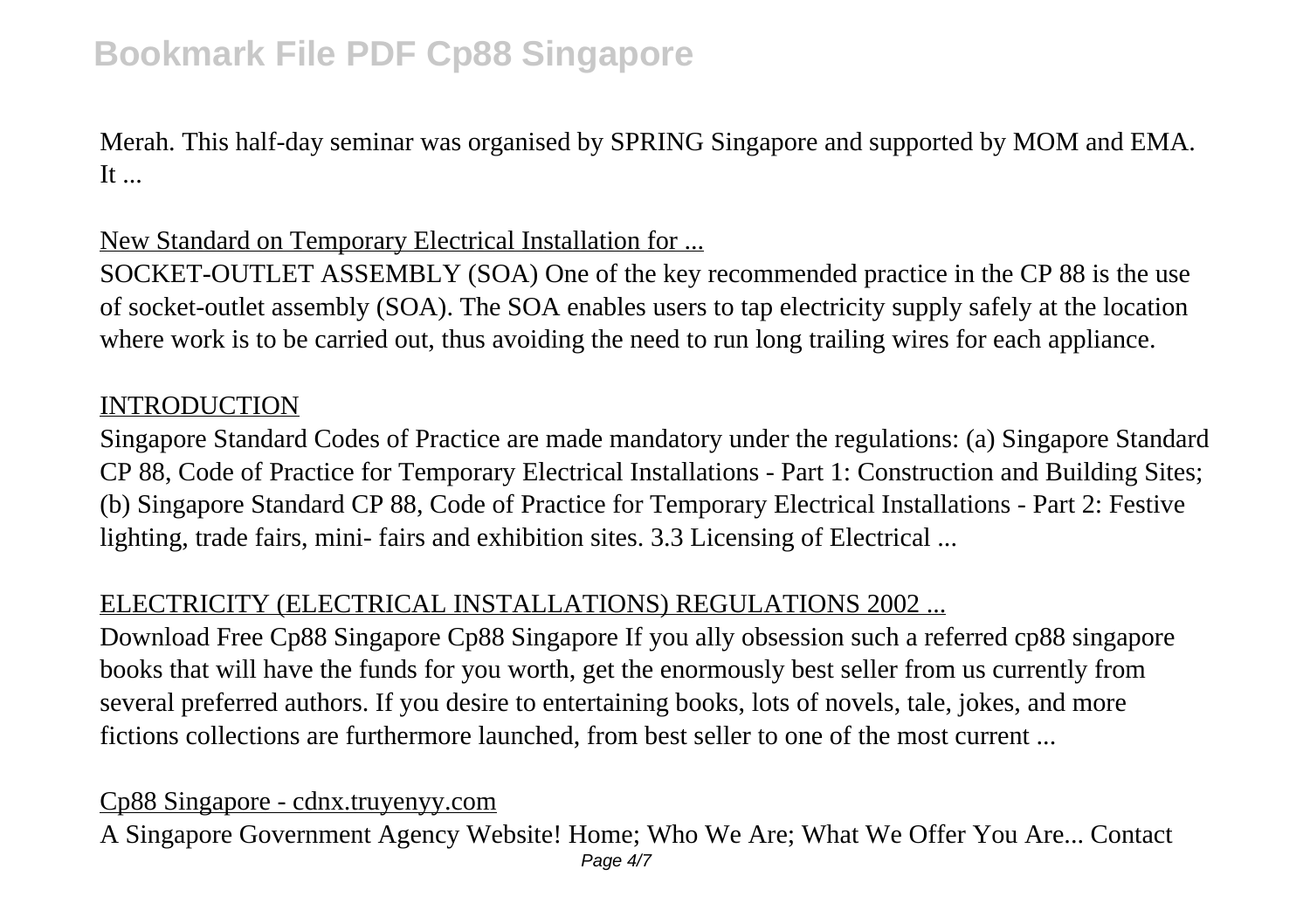Us; About Us. Overview; BCA Academy At A Glance; History of BCA Academy; Partners; WSH Policy; Campus Facilities. Library; Student Services Centre; Schools and Centres of Excellence. Overview; School of Executive and Continuing Education; School of Professional and Specialist Education ; Learning Journeys ...

### Short Courses for Continuing Development | BCA Academy

Buy Yamaha CP88 and their accessories at our music store in Singapore | Luther Music Skip to Content. Sign In ; Create an Account ... CP73 and CP88 feature keyboard action designed with knowledge informed by over 100 years of acoustic piano-making to provide piano players with the action they need for maximum expression. - Design CP73 and CP88 are designed to withstand the rigors of the road ...

### Shop Online Yamaha CP88 | Luther Music

Singapore Polytechnic PACE Academy. c) Cheques Please make cheques payable to "Singapore Polytechnic". Do cross the cheque and write the Registration Reference ID, Applicant Name and NRIC/FIN number at the back of the cheque. When you have completed required details, you may mail the cheque here.

#### Power and Earthing - Singapore Polytechnic

The existing cable colour code for fixed electrical wiring stipulated in the Singapore Standard CP5:1998 Code of practice for electrical installations has been amended to align with international standards such as BS 7671 and IEC 60446. The amendments also address our local needs and practices so that the standard of electrical safety will not be compromised with this change. Cable colour code ...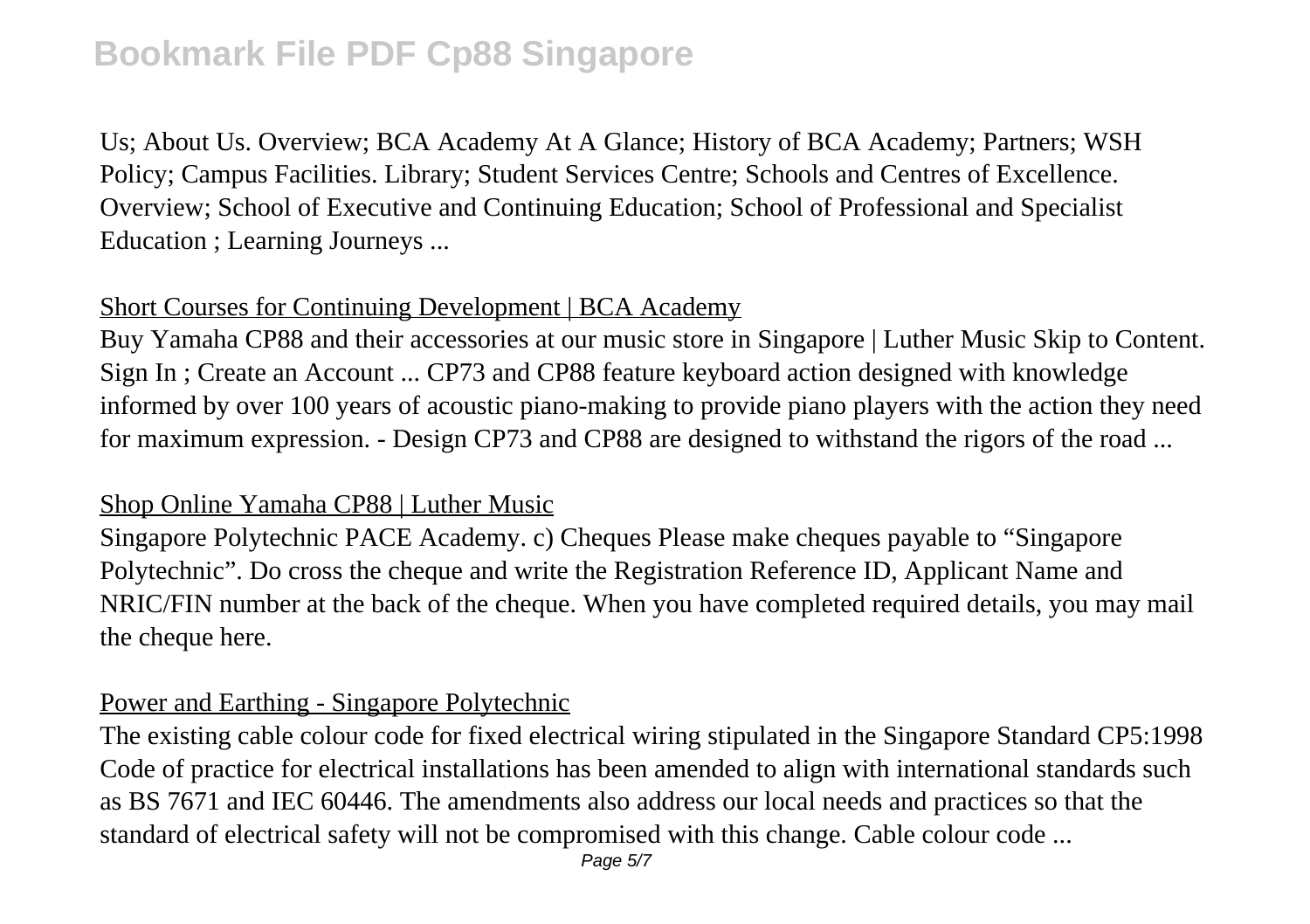# New Cable Colour Code for Electrical Installations

Walther Genuine CP88 Co2 Pistol Wood Grips Screws/Rails 416.131. 5.0 out of 5 stars 2. £89.99 £ 89. 99. FREE Delivery. Umarex Unisex's, Silver, 10 x 12g Gas Capsules Cartridge Air Rifle Pistol Gun Airgun 12 Gram CO2. 4.5 out of 5 stars 97. £7.99 £ 7. 99. FREE Delivery. Umarex Walther Maintenance Capsules x5. 4.8 out of 5 stars 359. £14.97 £ 14. 97. FREE Delivery. More buying choices  $f10$  ...

### Amazon.co.uk: walther cp88 accessories

Powered by over 100 years of piano craftsmanship and 45 years of synthesizer innovation, the CP73 and CP88 stage pianos boast authentic acoustic and electric piano sound, realistic piano touch and an intuitive one-to-one user interface. CP88 For the discerning pianist. CP73

CP88/73 Series - Overview - Synthesizers - Synthesizers ... Singapore Standard SS 638 Code of Practice for Electrical Installations; b.

# The Singapore Contractors Association Ltd - SCAL

"Singapore Standard" means a standard or specification issued by the Enterprise Singapore Board; [S 185/2018 wef 01/04/2018] "switch" means a mechanical switching device capable of making, carrying and breaking an electricity current under normal circuit conditions and carrying for a limited time an electricity current under specified abnormal circuit conditions including a short ...